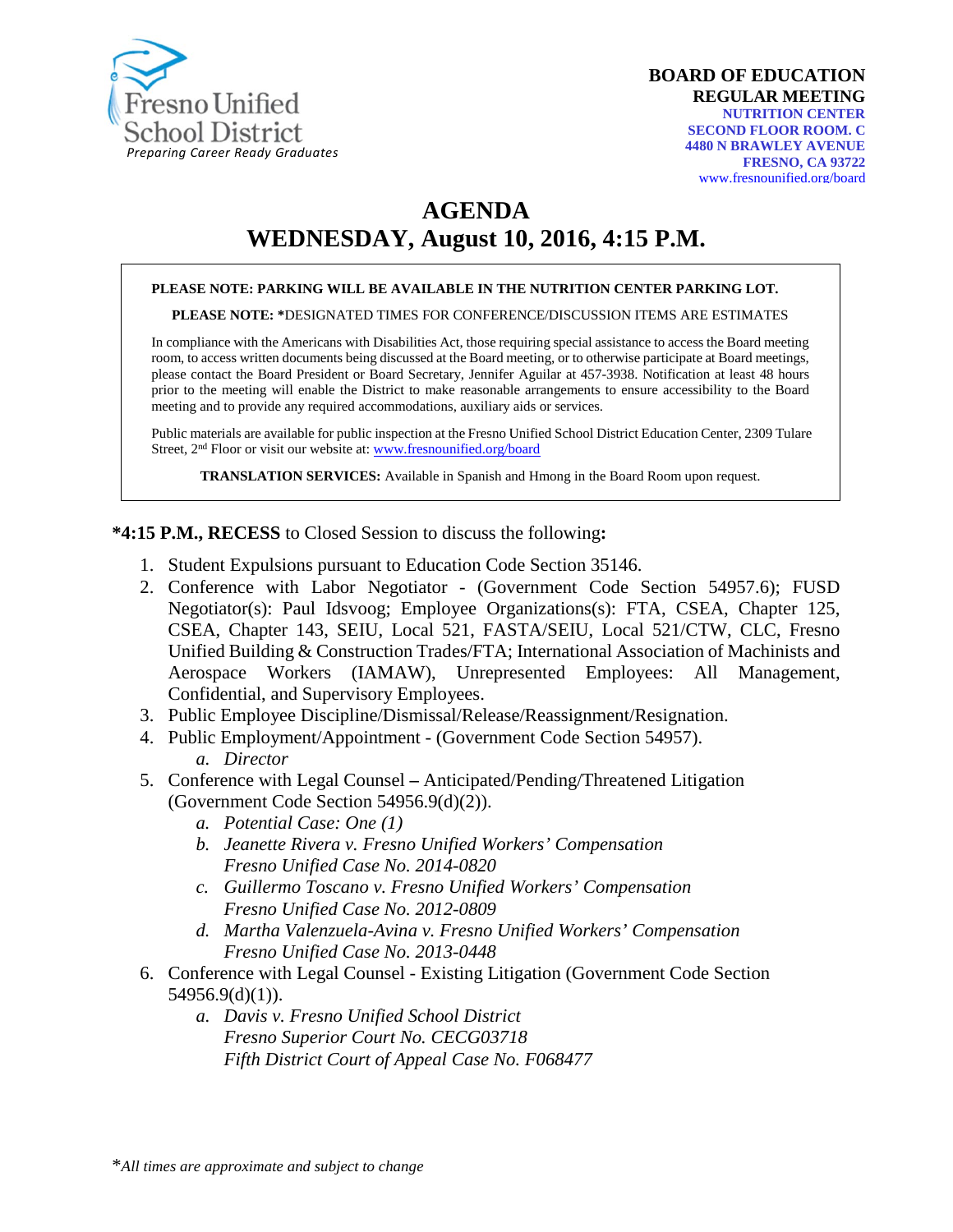**5:30 P.M., RECONVENE** and report action taken during Closed Session, if any.

### **PLEDGE OF ALLEGIANCE**

A staff member will lead the flag salute.

### **APPROVE Minutes**

Included in the Board binders are the draft minutes for the June 15, 2016 Regular Meeting. The Superintendent recommends approval. Contact person: Michael E. Hanson, telephone 457-3884.

### **HEAR Report from Superintendent**

ALL CONSENT AGENDA items are considered to be routine by the Board of Education and will be enacted by one motion. There will be no separate discussion of items unless a Board member or member of the community so requests, in which event, the item(s) will be considered following approval of the Consent Agenda.

### **A. CONSENT AGENDA**

### **A-1, APPROVE Personnel List**

Included in the Board binders is the Personnel List, Appendix A, as submitted. The Superintendent recommends approval. Contact person: Paul Idsvoog, telephone 457-3548.

### **A-2, ADOPT Findings of Fact and Recommendations of District Administrative Board**

The Board of Education received and considered the Findings of Fact and Recommendations of District Administrative Panels resulting from hearings on expulsion and readmittance cases conducted during the period since the June 15, 2016, Regular Board meeting. The Superintendent recommends adoption. Contact person: Kim Mecum, telephone 457-3569.

- **A-3, ADOPT Variable Term Waiver for Career Technical Education Credential Holders** Waiver request for Career Technical Education Credential holders for English Learner Authorization until CTE program is completed. The Superintendent recommends adoption. Fiscal impact: There is no fiscal impact to the district. Contact person: Paul Idsvoog, telephone 457-3548.
- **A-4, ADOPT Waiver Requests for Rebecca Beir, Alana Cross, Cassandra Sierra, Keylla Gomez, and Alyssa Hammers to serve as Speech Language Pathologists** Waiver request for Rebecca Beir, Alana Cross, Cassandra Sierra, Keylla Gomez and Alyssa Hammers to serve in a hard-to-fill position, Speech Language Pathologist. The Superintendent recommends adoption. Fiscal impact: There is no fiscal impact to the district. Contact person: Paul Idsvoog, telephone 457-3548.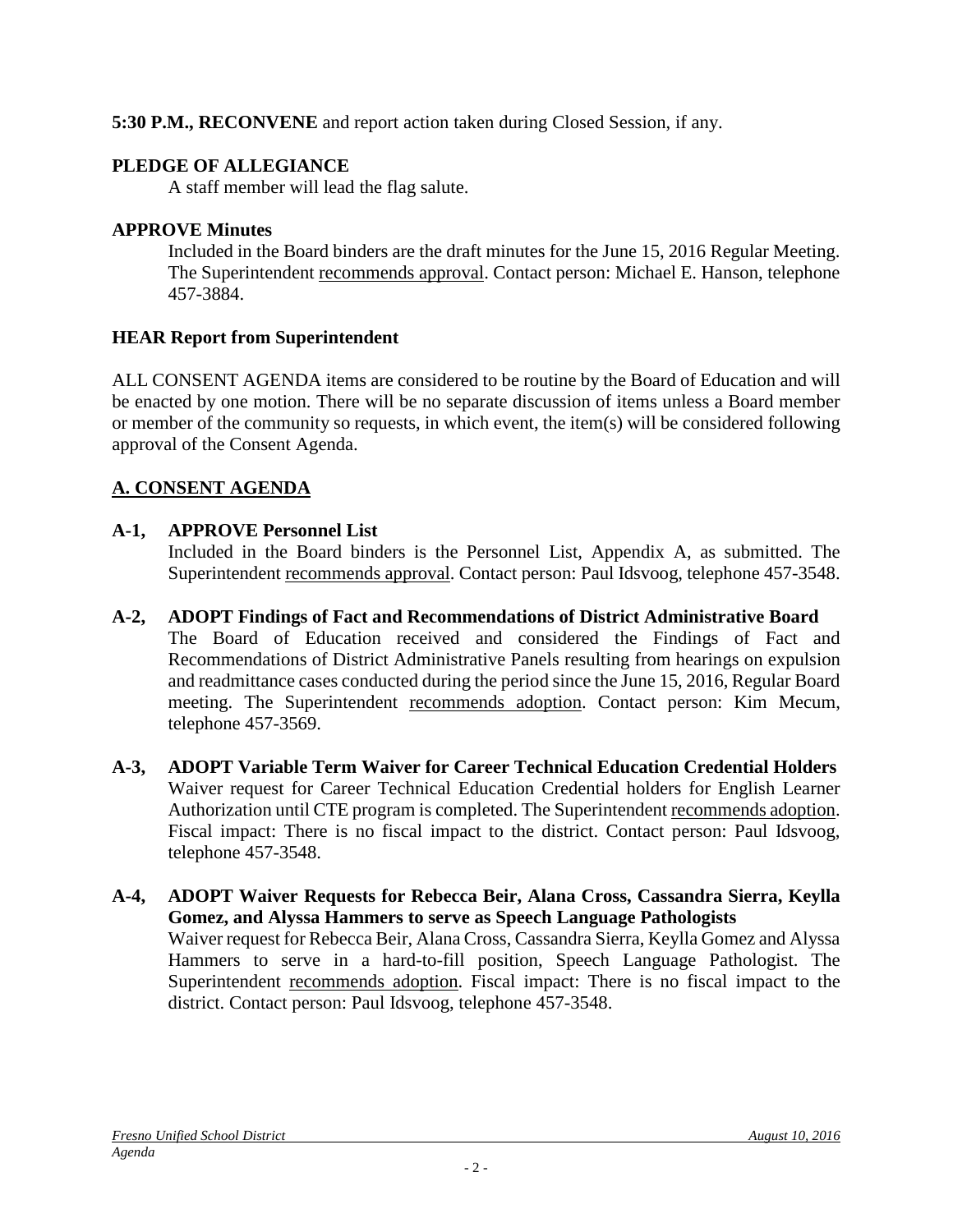### **A-5, APPROVE Annual Agreements for the 2016/17 School Year**

Included in the Board binders is a matrix detailing agreements to provide services to Fresno Unified School District. These agreements start in August for the school year and include the following categories:

- Targeted assistance for students:
	- o Student achievement outcomes
	- o Social emotional supports
- Teacher development
- Leadership development
- Opportunities to promote arts, activities and athletics

The Superintendent recommends approval. Fiscal impact: Sufficient funds have been budgeted in the 2016/17 budget. These investments will be funded through the appropriate budgets, as detailed in the matrix. Contact person: Ruth F. Quinto, telephone 457-6226.

#### **A-6, APPROVE Fresno County Cradle to Career Partnership**

The Cradle to Career (C2C) Partnership for Fresno County is a community-wide partnership of public, private, nonprofit and philanthropic leaders who are organizing efforts and resources around building a shared community vision that all Fresno County youth will realize success and good health at every age, from cradle to career. The Superintendent recommends approval. Fiscal impact: Sufficient funds in the amount of \$50,000 are available in the Unrestricted General Fund. Contact person: Bob Nelson, telephone 457-3657.

#### **A-7, APPROVE Article 20 Waivers for Various Schools for the 2016/17 School Year**

Included in the Board binders are letters from the Fresno Teachers Association approving the requests from various schools to waive Article 20. The Superintendent recommends approval. Fiscal impact: There is no fiscal impact to the district. Contact person: Kim Mecum, telephone 457-3731.

### **A-8, APPROVE Farmers Insurance Dream Big Teacher Grant**

Duncan Polytechnical High School Library Media Teacher Lisa Bridgen has been nominated by the Fresno Office of Farmers Insurance to apply for the Farmers Insurance \$100,000 Dream Big Teacher Grant. If awarded, grant funds would focus on creating a more interactive and collaborative work space within the Library Media Center for students of Duncan Polytechnical High School. The winner will be announced in December. The Superintendent recommends approval. Fiscal impact: There is no fiscal impact to the district. Contact person: Kim Mecum, telephone 457-3731.

### **A-9, APPROVE Provisional Internship Permits**

Included in the Board binders are seventeen (17) Provisional Internship Permit (PIP) recommendations to rehire or hire upon Board approval. Site principals recommended to Human Resources to retain or hire the following teachers in their positions for 2016/17 due to a shortage of fully credentialed teachers. They are all working toward completing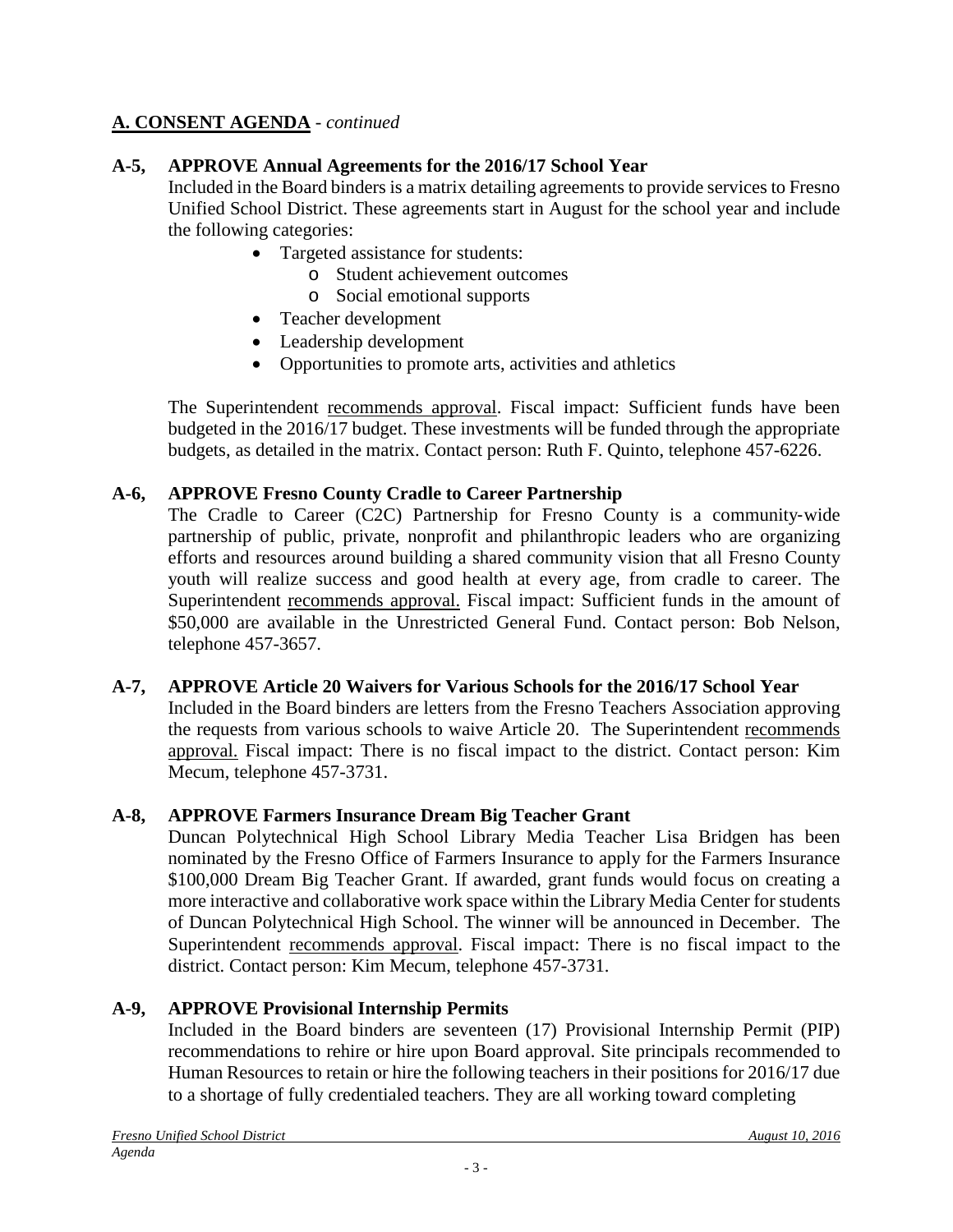the required exams by the end of 2016/17. The Superintendent recommends approval. Fiscal impact: There is no fiscal impact to the district. Contact person: Paul Idsvoog, telephone 457-3548.

#### **A-10, APPROVE Comprehensive Safe School Plans for 2016/17**

Available for review in the Board Office and recommended for approval are the Comprehensive Safe School Plans for all schools. The Plans support a safe learning environment for students and staff, and are organized to align with the California Standardized Emergency Management System. The Superintendent recommends approval. Fiscal impact: There is no fiscal impact to the district. Contact person: Karin Temple, telephone, 457-3134.

#### **A-11, APPROVE Award of Bid 16-24, Pupil Transportation Services – Special Education Programs**

It is recommended that the Board award Bid 16-24 for selecting a qualified vendor to provide transportation for students with disabilities. The contract shall be in effect for five (5) years starting August 11, 2016.

Staff recommends award to the lowest responsive, responsible bidder:

First Student (Fresno, California) Estimated \$8,200,000 for 2016/17

The Superintendent recommends approval. Fiscal impact: \$8,200,000 will be available in the 2016/17 Transportation budget pending a future budget revision. Contact person: Karin Temple, telephone 457-3134.

#### **A-12, APPROVE Amendment to Facilities Lease and Approve Change Order 14R for McLane High School Three-Story Classroom Addition and Modernization**

Included in the Board binders and recommended for approval are amendment number one to the Facilities Lease between Fresno Unified and Lewis C. Nelson and Sons, Inc. for the Three-Story Classroom Addition and Modernization project at McLane High School, and change order 14R for the project. The amendment grants additional time to address significant unforeseen conditions within the existing classroom structure and surrounding site. The amendment increases the contingency fund by \$253,319, to a guaranteed maximum price of \$12,153,319. In addition, approval of change order 14R allows for compensation of a negotiated 138.5 days of the 422 extended project duration days. The Superintendent recommends approval. Fiscal impact: \$253,319 is available in the Measure Q fund. Contact person: Karin Temple, telephone 457-3134.

### **A-13, APPROVE Request for Qualifications 16-34, School Based Health Care Provider Services**

Included in the Board binders is information on Request for Qualifications (RFQ) 16-34 to provide a pool of qualified School Based Health Care Providers for potential future services. Staff recommends approval of the following two qualified providers: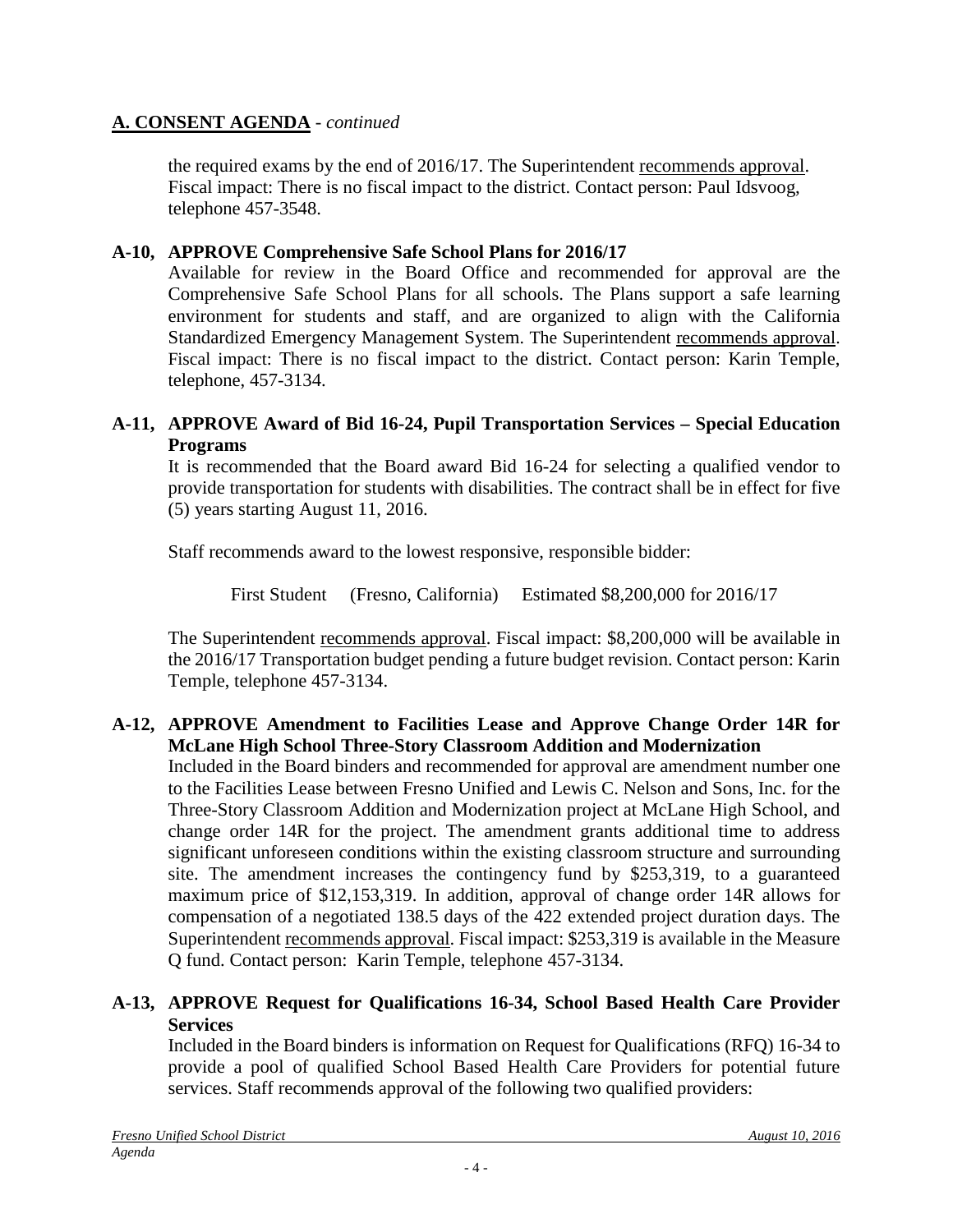| Clinica Sierra Vista     | (Bakersfield, California) |
|--------------------------|---------------------------|
| Valley Health Team, Inc. | (San Joaquin, California) |

Following Board approval, both qualified providers will be requested to submit a proposal to provide services for a potential school based health center at Addams Elementary School. The Superintendent recommends approval. Fiscal impact: Funding will be recommended on a project by project basis. Contact person: Karin Temple, telephone 457- 3134.

#### **A-14, RATIFY Initiative to Promote Social and Emotional Learning in School and Out-of-School Settings – Wallace Foundation Planning Grant**

Ratification is requested for a planning grant application to the Wallace Foundation for their national initiative to promote social and emotional learning in school and out-ofschool settings. The initiative is designed to foster children's social and emotional learning through partnerships between school districts and qualifying partners that enable school and out-of-school time leadership and staff to effectively teach and develop these skills. This invitation was made to 24 school districts nationally and consist of a planning grant of up to \$400,000. The Wallace Foundation plans to award a total of ten planning grants, and up to six multiple year-multiple million implementation grants. The Superintendent recommends ratification. Fiscal impact: The potential grant award is \$400,000. Contact person: Ruth F. Quinto, telephone 457-6226.

#### **A-15, RATIFY Master Contracts and Individual Services Agreements with Casa Pacifica Center for Children and Families and DN Associates**

Included in the Board binders are master contracts and individual services agreements with Casa Pacifica Centers for Children and Families in the amount of \$212,771 and DN Associates in the amount of \$60,780. The vendors will provide residential services to meet mental health needs for two students identified in their Individualized Education Programs (IEPs). The term for contract #1 commenced on July 1, 2016 and will end on June 30, 2017. The term for contract #2 commenced on July 1, 2016 and will end on December 31, 2016. The Superintendent recommends ratification. Fiscal impact: Sufficient funds for contract #1 in the amount of  $$212,771$  and contract #2 in the amount of \$60,780 are available in the Special Education budget through AB114 Mental Health funds. Contact person: Kim Mecum, 457-3731.

### **A-16, RATIFY First 5 Fresno County Birth to 3rd Grade Implementation Grant**

Included in the Board binders is the Birth to  $3<sup>rd</sup>$  Grade Implementation Grant provided by the Children and Families Commission of Fresno County to Fresno Unified School District in the amount of \$980,197 over three years. This is year three of the grant and Fresno Unified will receive approximately \$303,427 during 2016/17.

The grant will support increased collaboration with community partners, maximizing the impact of existing resources and bridging the multiple transitions that children and families face in navigating services. Specific attention will be given to offering new models of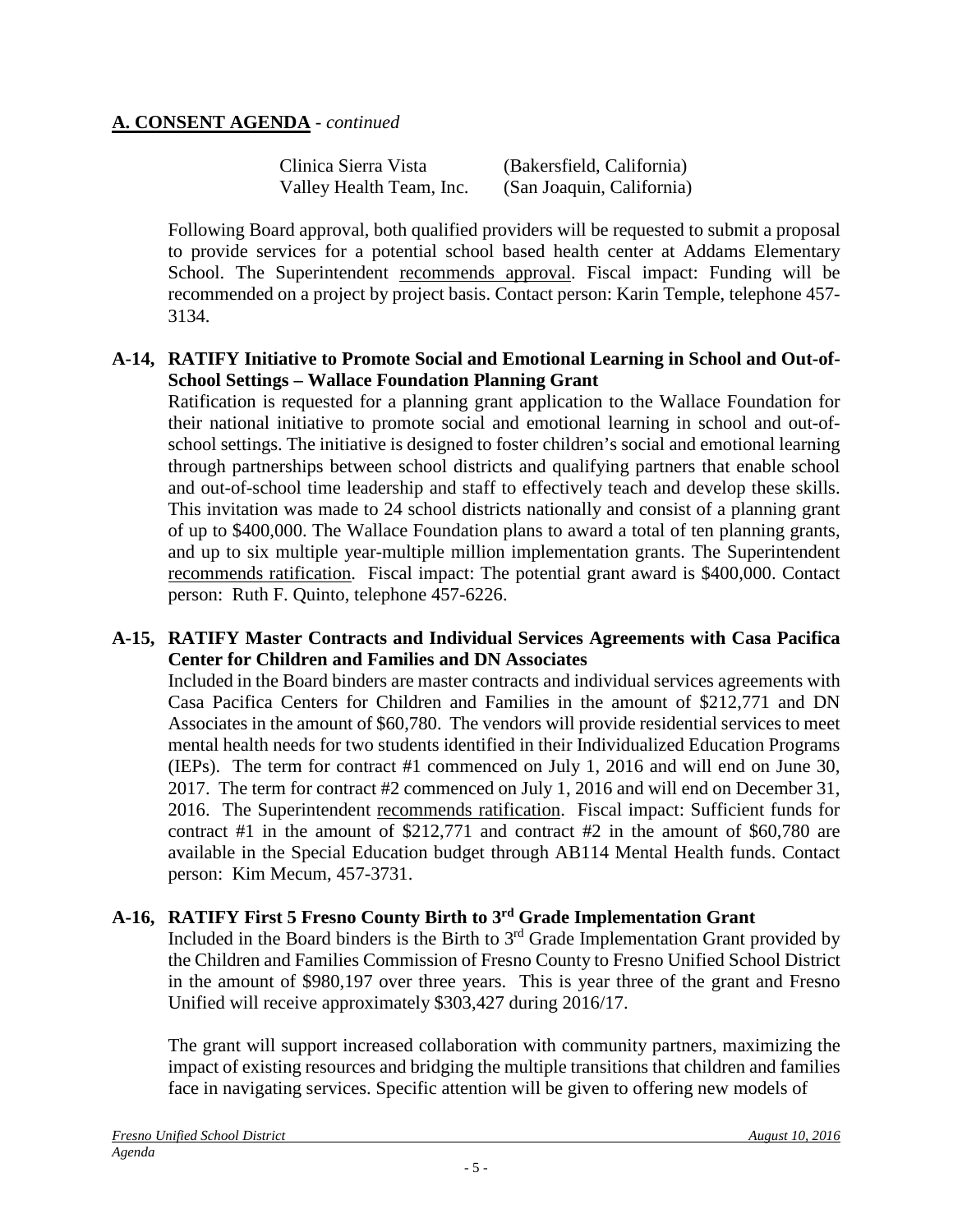cooperative Early Learning programing with the Fresno Housing Authority and Fresno Central Valley Children Services Network. The Superintendent recommends ratification. Fiscal impact: Fresno Unified School District Early Learning Department has been awarded a maximum grant award of \$980,197 over three years. Contact person: Kim Mecum, telephone 457-3731.

#### **A-17, RATIFY Fresno County Office of Education Early Stars Quality Rating Improvement System Block Grant**

Early Stars is a program supported through Fresno County Office of Education for licensed childcare centers, family care providers and preschools serving children from birth to age five. Early Stars recognizes and supports the quality of programs and connects parents with our services. The Superintendent recommends ratification. Fiscal impact: There is no fiscal impact to the district. Fresno Unified School District has been awarded a maximum grant award of \$175,200. Contact person: Kim Mecum, telephone 457-3731.

#### **A-18, RATIFY Professional Development Contract with College Board**

Professional development of Advanced Placement teachers in utilizing the College Boards AP Insight program to develop assessments, plan instruction and provide feedback to students. The Superintendent recommends ratification. Fiscal impact: Sufficient funds in the amount of \$17,600 are available in the Curriculum and Instruction budget. Contact person: Kim Mecum, telephone 457-3731.

#### **A-19, RATIFY Two Agreements Between Fresno Unified and State Center Community College District for Adult Education Consortium Staff Reimbursement of Costs** Ratification is requested for two agreements (one per employee) between Fresno Unified School District and State Center Community College District (SCCCD) for the purpose of an exchange/loan of Fresno Unified staff to the State Center Adult Education Consortium. Staff will remain employees of Fresno Unified. Fresno Unified will be reimbursed for the full salary and benefits from the State Center Adult Education Consortium funding (Assembly Bill 104 Adult Education Block Grant). Total reimbursement will be \$271,631. The Superintendent recommends ratification. Fiscal impact: The amount of \$271,631 will be reimbursed by the State Center Adult Education Consortium. Contact person: Kim Mecum, telephone 457-3731.

#### **A-20, RATIFY Agreement with the Fresno County Superintendent of Schools**

Fresno County Superintendent of Schools will contribute \$40,000 towards transportation expenses for those students who are not within the District's attendance area but desire to attend the Doctors Academy at Sunnyside High School. The Superintendent recommends ratification. Fiscal impact: Sufficient funds are available to cover transportation costs through the Targeted Instructional Improvement Block Grant for fiscal year 2015/16. Contact person: Kim Mecum, telephone 457-3731.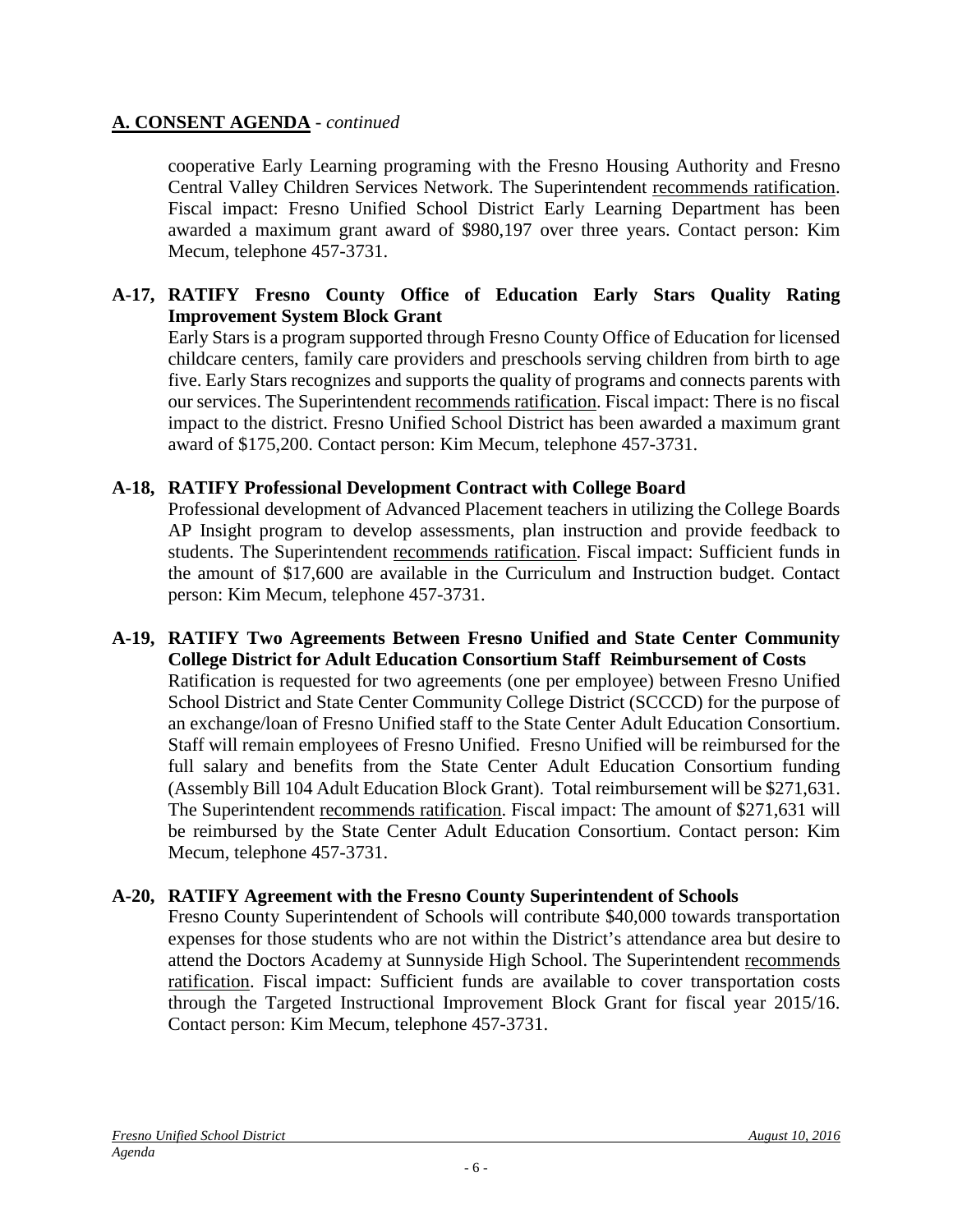#### **A-21, RATIFY Service Agreement between Fresno County Superintendents of School and Fresno Unified School District for FRESH After School Programs**

Continue the Annual Service Agreement between Fresno County Office of Education and Fresno Unified upon an award of After School Education and Safety and 21<sup>st</sup> Century Grants. Fresno County Superintendents of Schools is the designated grantee for 40 Fresno Unified site programs. The goal of these site based programs is to provide a safe and educationally enriching environment that will improve student academic achievement, as well as support the educational goals of the district. The Superintendent recommends ratification. Fiscal impact: One-third-in-kind match for each dollar received in direct services as required by the After School Safety Grant and the 21<sup>st</sup> Century Grant. Contact person: Kim Mecum, telephone 457-3731.

#### **A-22, RATIFY State Center Adult Education Consortium District Representative for 2016/17**

The Adult Education Block Grant (Assembly Bill (AB) 104, Article 9, Section 84905.c) requires that all member district's governing boards approve their representative for their consortium:

84905(c) A member of the consortium shall be represented only by an official designated by the governing board of the member.

The Superintendent is recommending that the following individuals represent Fresno Unified for the State Center Adult Education board meetings and work groups:

- Raine Bumatay, Principal, Fresno Adult School (Official Representative)
- Designated District Official, Fresno Unified (Alternate)

Any revisions to the representation structure would come back to the Board if needed during the duration of this one year. This process will be on an annual basis per AB 104, Article 9. The Superintendent recommends ratification. Fiscal impact: There is no fiscal impact to the district. Contact person: Kim Mecum, telephone 457-3731.

#### **A-23, RATIFY Change Orders for the Projects Listed Below**

Included in the Board binders is information on Change Orders for the following projects:

### **RFP 15-32, Roosevelt High School Energy Services Contract, Phase I (Prop 39)**

Deduct Change Order 1: (\$8,500)

### **Bid 16-09, Baird Middle School Classroom Wing Addition**

Change Order 1: \$53,317.50

### **Bid 16-14, Addicott Middle School Modernization**

Change Order 1: \$32,445.45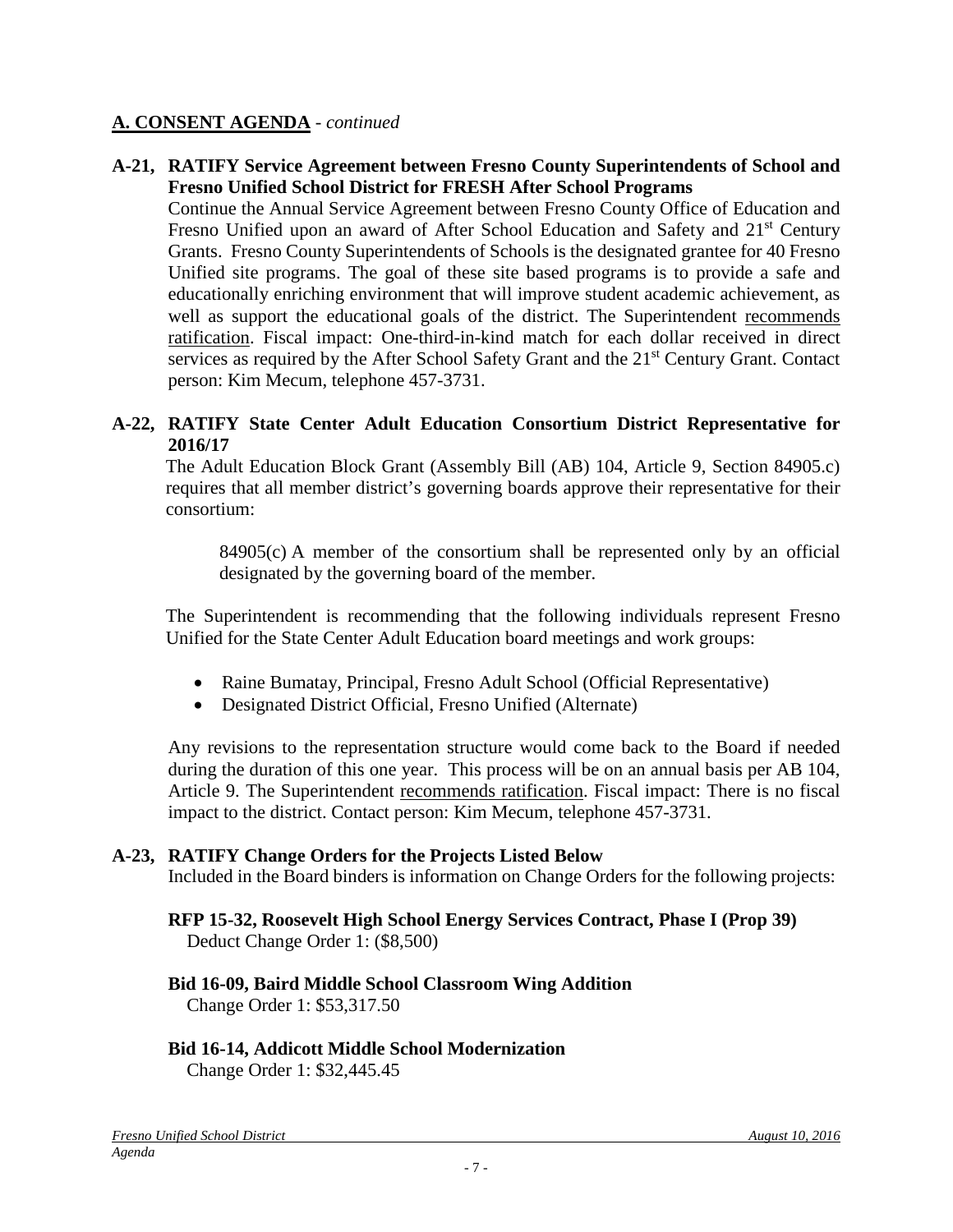The Superintendent recommends ratification. Fiscal impact: \$85,762.95 is available in the Measure Q Fund; \$8,500 will be credited to the California Clean Energy Jobs Act (Proposition 39) Fund. Contact person: Karin Temple, telephone 457-3134.

- **A-24, RATIFY the Filing of the Notices of Completion for the Following Projects** Included in the Board binders are Notices of Completion for the following projects, which have been completed according to plans and specifications:
	- RFP 14-05 McLane High School Three-Story Classroom Addition and Modernization
	- Bid 15-25 Gaston Middle School Sports Field Lighting
	- RFP 15-32 Roosevelt High School Energy Services Contract, Phase I (Prop 39)

The Superintendent recommends ratification. Fiscal impact: Retention funds are released in accordance with contract terms and California statutes. Funds are available in the California Clean Energy Jobs Act (Proposition 39), Measure Q and School Facilities funds. Contact person: Karin Temple, telephone 457-3134.

#### **A-25, RATIFY the Extension of an Independent Contractor Services Agreement with Discovia for 2016/17**

Ratification is requested for the extension of an Independent Contractor Services Agreement with Discovia for 2016/17. In 2015/16, the Board approved an agreement with Discovia for the purpose of digital information gathering and database hosting. Discovia will continue to host stored data in 2016/17, which has a monthly fee, and therefore this request is to extend the agreement through June 30, 2017. There is no additional request for funding in 2016/17 regarding this agreement, as the original approved amount is sufficient to cover costs in 2016/17. The Superintendent recommends ratification. Fiscal impact: There is not fiscal impact to the district for 2016/17. Contact person: Bob Nelson, telephone 457-3657.

#### **A-26, RATIFY Purchase Orders from May 1, 2016 through May 31, 2016**

Included in the Board binders is information on purchase orders issued from May 1, 2016 through May 31, 2016. Purchase orders for \$10,000 or more are presented first, followed by purchase orders for less than \$10,000. A list of purchase orders issued for Associated Student Body (ASB) accounts is also provided. The Superintendent recommends ratification. Fiscal impact: Funding is noted on the attached pages. Contact person: Karin Temple, telephone 457-3134.

#### **END OF CONSENT AGENDA (ROLL CALL VOTE)**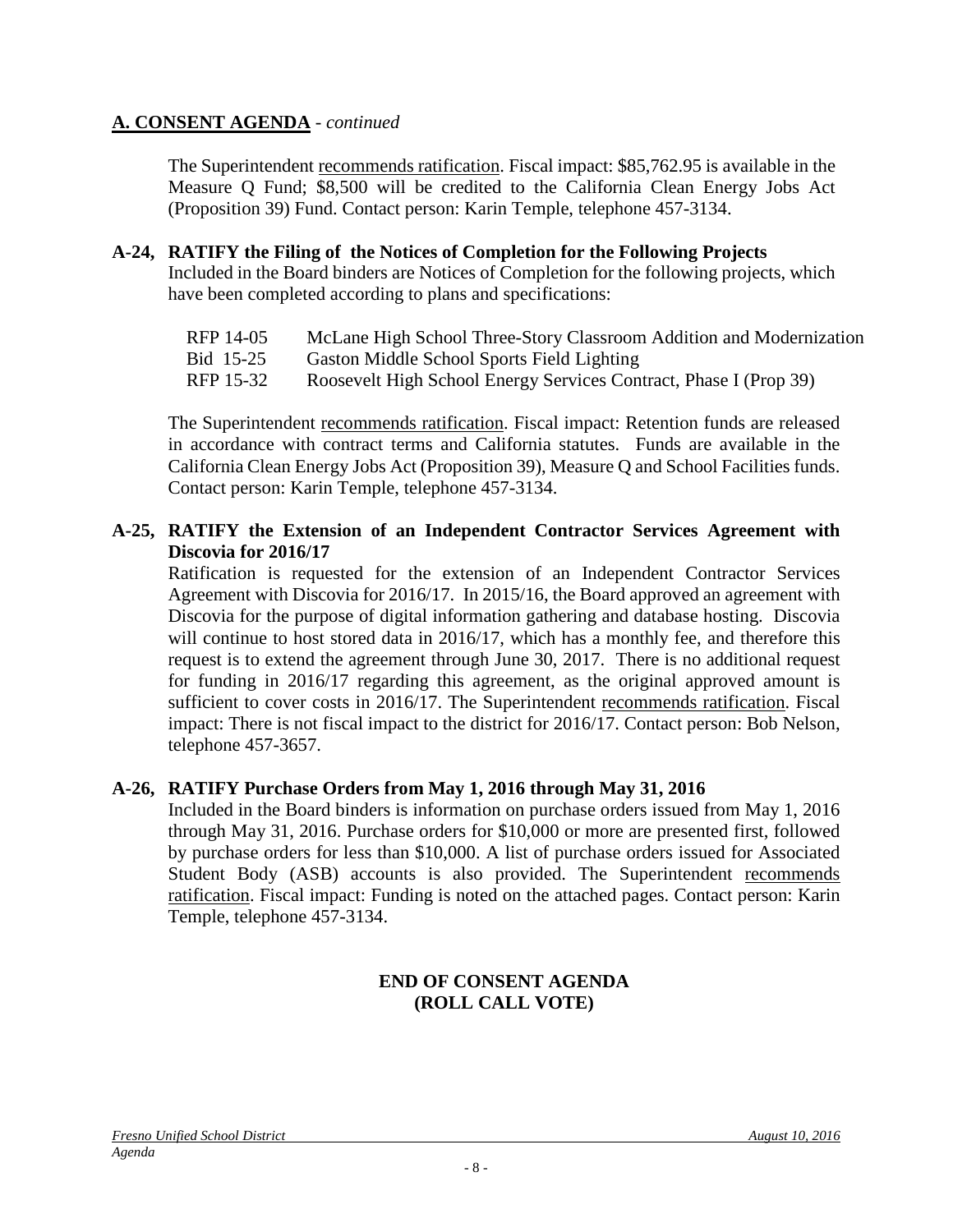### **UNSCHEDULED ORAL COMMUNICATIONS**

Individuals who wish to address the Board on topics within the Board's subject matter jurisdiction, but **not** listed on this agenda may do so at this time. While all time limitations are at the discretion of the Board President, generally members of the public will be limited to a maximum of three (3) minutes per speaker for a total of thirty (30) minutes of public comment as designated on this agenda. Any individual who has not had an opportunity to address the Board during this initial thirty (30) minute period may do so at the end of the meeting after the Board has addressed all remaining items on this agenda. Individuals with questions on school district issues may submit them in writing. The Board will automatically refer to the Superintendent any formal requests that are brought before them at this time. The appropriate staff member will furnish answers to questions. Please note that if you wish to address the Board on an agenda item, you should do so when that specific item is called.

## **B. CONFERENCE/DISCUSSION AGENDA**

### **6:00 P.M.**

**B-27, DISCUSS and ADOPT Resolution 16-01 Ordering an Election to Authorize the Issuance of School Bonds, Establishing Specifications of the Election Order, and Requesting Consolidation with Other Elections Occurring on November 8, 2016** It is recommended that the Board adopt Resolution 16-01, which calls for a \$225 million Fresno Unified School District school facilities bond measure on the November 8, 2016 general election ballot. The Superintendent recommends adoption. Fiscal impact: Adoption of Resolution 16-01 and voter approval of the bond measure would authorize the district to issue \$225 million in bonds for facility improvements. Contact person: Karin Temple, telephone 457-3134.

## **C. RECEIVE INFORMATION & REPORTS**

- **C-28, RECEIVE the California School Employees Association (CSEA), Chapter 125 Proposal to Fresno Unified School District for the 2016/17 School Year** In accordance with government Code 3547, all initial proposals of the exclusive representative shall be presented in a public meeting of the public school employer, and thereafter shall be public record. The California School Employees Association (CSEA), Chapter 125 is herewith submitting its negotiations proposal for the 2016/17 school year. This proposal shall be available for public view in the Board of Education Office from August 10, 2016 through August 24, 2016. Fiscal impact: There is no fiscal impact to the district to be determined at this time. Contact person: Paul Idsvoog, telephone 457-3548.
- **C-29, RECEIVE the Fresno Unified School District proposal to California School Employees Association (CSEA), Chapter 125 for the 2016/17 school year** Receive the Fresno Unified School District proposal to California School Employees Association (CSEA), Chapter 125 for the 2016/17 school year. In accordance with Government Code 3547, all initial proposals of the public school employers shall be